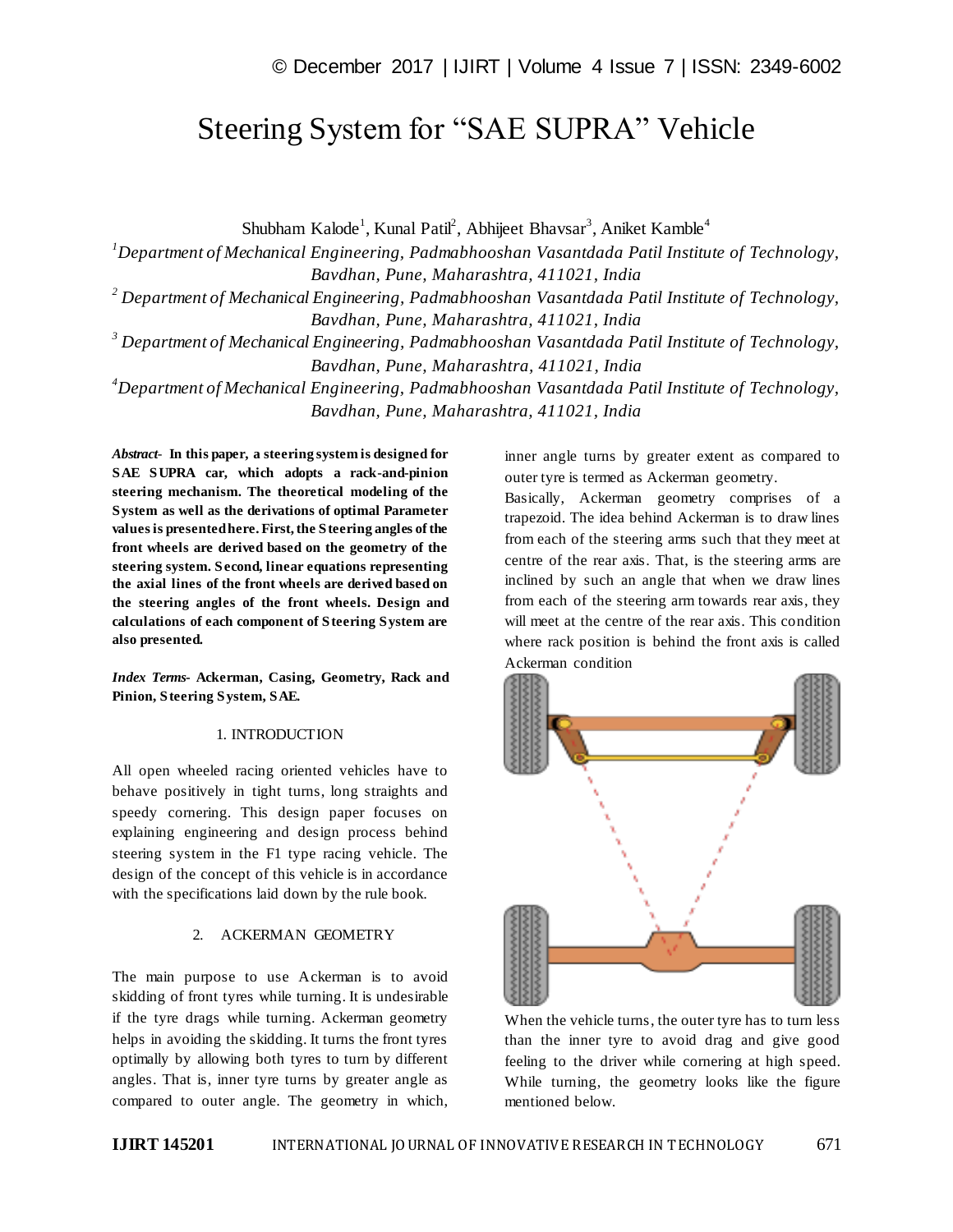

3. DESIGN PROCEDURE

If the steering wheel angle for full turn of tyres on one side is set minimal then the efforts required to steer the steering wheel is quite high as it gets hard to steer. We did not want huge efforts required to steer and also not wanted to increase the steering wheel angle for full turn on one side. So, the basic idea was to have an optimal and efficient steering wheel rotation angle.

In order to minimize the bump steer effect the height of the rack with respect to chassis and the length of the tie rod are derived from the suspension geometry with upper and lower wishbone points and their ICR geometry.

Team already decided the track widths, wheelbase, front pivoted distance and maximum inner angle required for the vehicle. The perimeters are as follows:

Front Track width  $(a) = 1325.02$ mm Wheel base  $(l) = 1560$ mm Pivoted distance  $(b) = 1145$ mm Max turning angle, inner wheel  $(\theta) = 40^{\circ}$ 

# 4. DESIGN CALCULATIONS

The geometry validation was done by performing the analytical treatment. The concept of reverse engineering was applied in order to validate the designed geometry. The following calculations were performed in order to validate the geometry: required condition is:

Angle of inside lock  $(\theta) = 40^{\circ}$ 

According to Ackerman's geometry, the condition for perfect steering is given by:

cot  $(\theta)$  - cot  $(\phi) = (b/l)$ 

Hence rearranging and substituting values in above equation;

cot  $(\varphi) = -(b/l) + \cot(\theta)$ 

cot (φ) =  $-(1145/1560)$  + cot (40)

I. (φ) = 26.43 $\circ$ 

Also,

 $(\alpha)$  = tan -1[(sin ( $\varphi$ ) - sin ( $\theta$ ))/ (cos ( $\varphi$ ) + cos ( $\theta$ )-2)]

Putting values in above equation;

II. (α) = 20.730°

Referring Ackerman geometry shown in following fig. for analytical purpose;



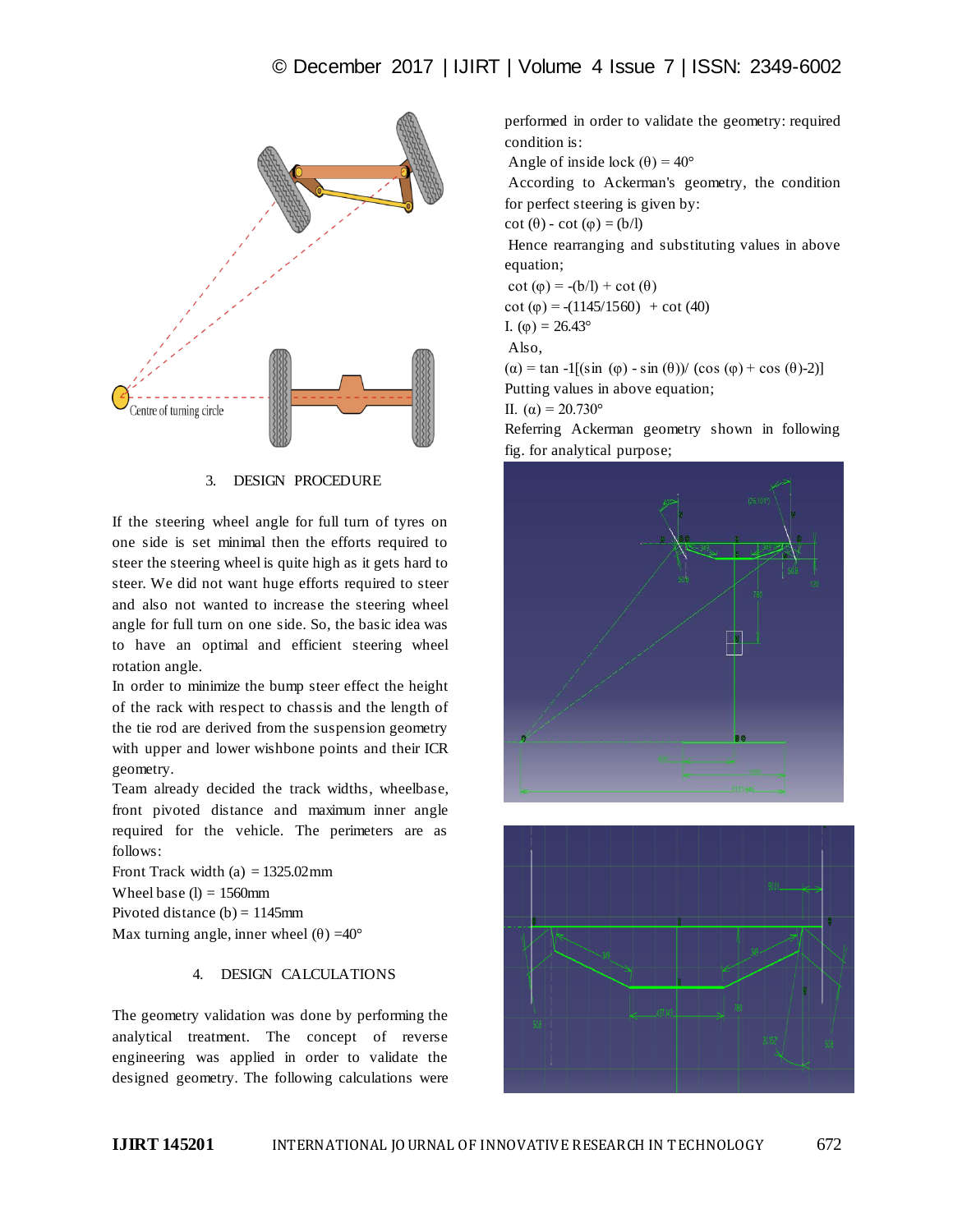## 5. TURNING RADIUS

I/sin (θ) = 1560/ sin (40) III. (Rif) = 2426.92 mm

(Rof) = I/ sin ( $\varphi$ ) = 1560/sin (26.43)

IV. (Rof) = 3504.79 mm

#### 6. DESIGN OF MECHANISM

We are using rack and pinion mechanism because of obvious advantages of reduced complexity, ease of construction and less space requirement compare to other steering mechanisms. The analytical steps involved in designing rack and pinion system are as follow:

1) Selection of gear tooth profile

A gear tooth profile was selected based on BIS (Bureau of Indian Standard) recommendation and the manufacturability. A 20° full depth involute profile system was selected because of the following advantages:

It reduces the risk of undercutting

• It reduces the interference Turning radius

Due to increase in pressure angle, the tooth becomes slightly broader at the root this makes the tooth stronger and increases its load carrying capacity it provides better length of contact

The properties of teeth of 20° full depth involute profile system are as follow:

TABLE

m= Module

| Pressure angle $(\varphi)$ | $20^{\circ}$   |
|----------------------------|----------------|
| Addendum (ha)              | 1 <sub>m</sub> |
| Dedendum (hf)              | 1.25m          |
| Clearance $(c)$            | 0.25m          |
| Working depth              | 2m             |
| Whole depth                | 2.25m          |
| <b>Tooth thickness</b>     | 1.5708m        |

*2)* Minimum number of teeth on pinion

The minimum number of teeth required on pinion in order to avoid the interference was computed using following relation:

 $Zp = 2*ha/(m*sin<sup>2</sup>(φ))$ 

Substituting values in above equation;

 $Zp = 2 \cdot m / (m \cdot \sin^2(\varphi)) = 2/\sin^2(\varphi)$ 

 $Zp = 17.09$ 

Hence number of teeth on pinion are 18. Rack Length=427.143mm Rack Travel= 31.4mm The rack travel is 314mm and we wanted the steering wheel to turn 90 to achieve the maximum turning angle of tyre of 40. So, in short, 90° pinion rotation for 31.4mm rack travel on one side. For 90° pinion, circumference for pinion is 31.4mm So for 360°, Circumference is 125.6mm Addendum circle diameter=40mm  $Module=2$ Pitch circle diameter= Outside diameter-(2m) PCD=  $40-(2*2)$  $=36$ mm Pitch is the distance between corresponding points on adjacent teeth.  $p = Pi \times Module = \pi m$  $p=2\pi$ =6.28mm Tooth thickness (s) is basically half the value of pitch (p). Pitch (p)  $=\pi m$  $s = \pi m/2$ 

The following are calculations of Tooth depth (h) / Addendum (ha) / Dedendum (hf) for gear with module2.

h =  $2.25$  m =  $2.25 \times 2 = 4.50$ mm ha =  $1.00 \text{ m} = 1.00 \times 2 = 2.00 \text{ mm}$ hf = 1.25 m =  $1.25 \times 2 = 2.50$ mm

The size of gears is determined in accordance with the reference diameter (d) and determined by these

S=3.14mm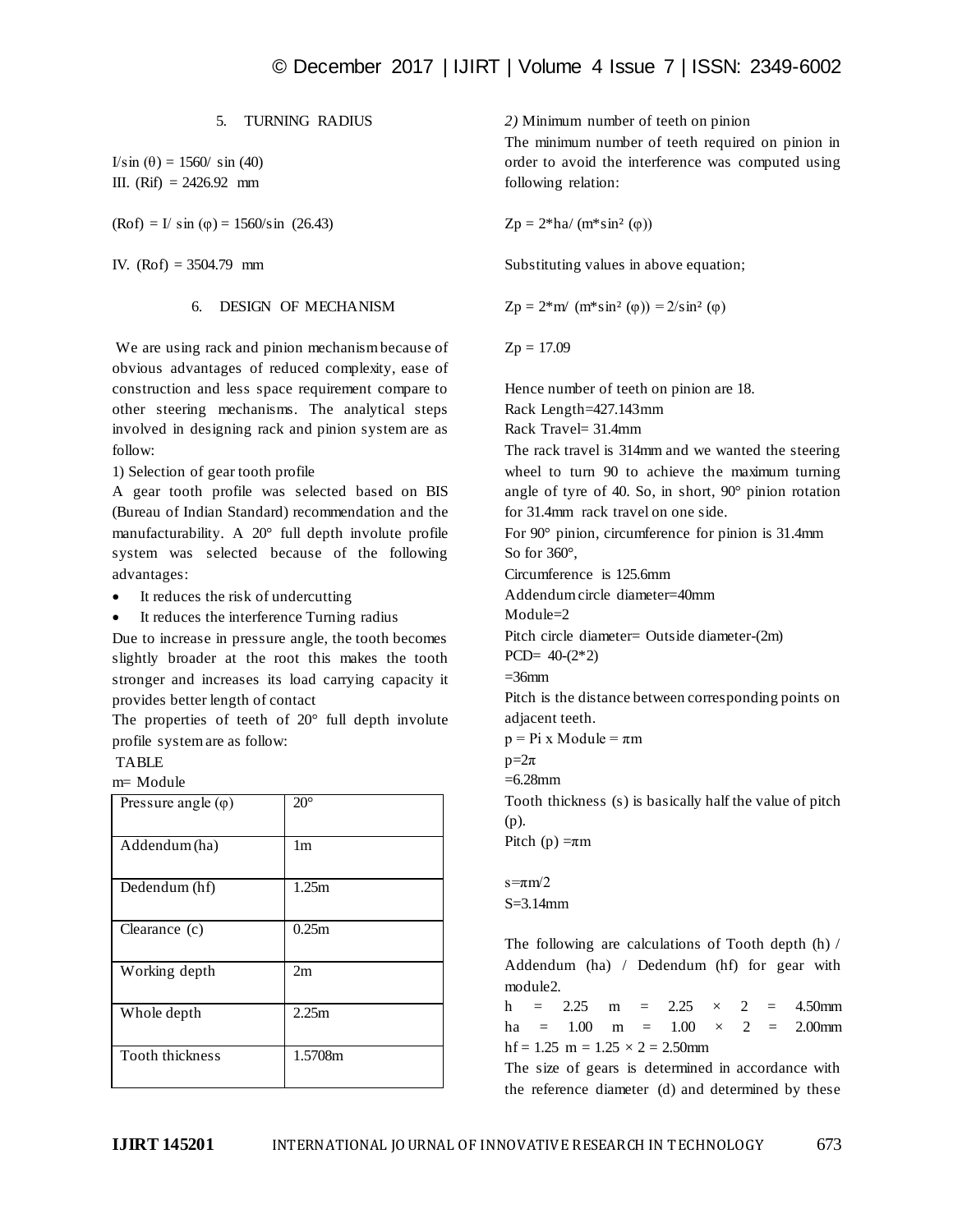| other factors; the base circle, Pitch, Tooth Thickness, |  |
|---------------------------------------------------------|--|
| Tooth Depth, Addendum and Dedendum.                     |  |

| Reference     | diameter |        | (d)  |
|---------------|----------|--------|------|
| $d = zm$      |          |        |      |
| Tip           | diameter |        | (da) |
| $da = d + 2m$ |          |        |      |
| Root          | diameter |        | (df) |
| df            | d        | $-2.5$ | m    |

The following are calculations of Reference diameter / Tip diameter / Root diameter for a spur gear with module (m) 2, and 18 teeth (z).

d = z m =  $18x$  2 = 36mm  $da = d + 2 m = 36 + 4 = 40$ mm  $df = d - 2.5$  m = 36 – 5 = 31mm

All parameters such as pressure angle, pitch, depth of tooth, etc. are same as that of pinion.

Rack needed at least 10 teeth, 5 teeth for each lock to lock turn. We designed our rack for 15 teeth to be on the safer side.

7. DESIGN OF PINION

Pinion with 18 teeth is shown in the above figure. Pinion and shaft is made one piece. Shaft on the pinion is splined to ensure good grip in between pinion and universal joint.



The extended portion which is shaft like is grooved at the centre for a steel ball to allow roll as shown in the fig which is to ensure minimum friction and to avoid wear and tear of the pinion.

A needle bearing was provided for the extended portion of pinion to rotate smoothly inside the casing without causing friction and wear and tear in the casing.



Pinion material: Stainless steel 303

8. DESIGN OF RACK

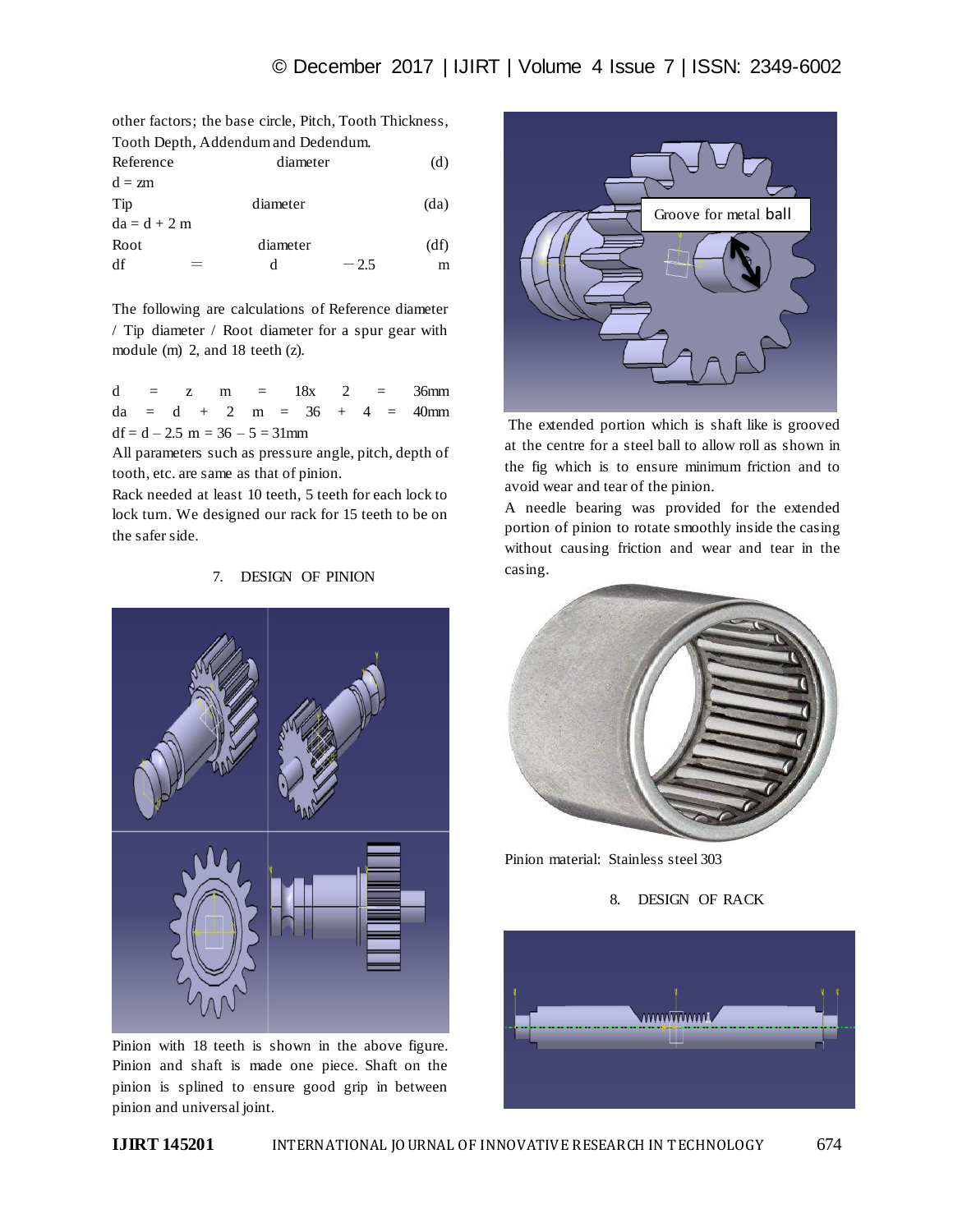

Rack with diameter 25 mm is shown in the figure above. At the ends of the rack threads were made for assembling the rack with tie rods. The surface finish needed is very fine for the rack to easily slide in the casing, so accordingly rack surface finish was achieved.

Material: Stainless steel 303

#### 9. DESIGN CASING



On both side of the casing grooves were made for mounting the casing into the chassis with the help of clamps.

Once the pinion in inserted into the casing, to avoid pinion from coming back and to avoid lubricant from coming out of the casing, a cap was given on top of the pinion as shown below.

#### Material: 64430 T6 ALUMINIUM

To make the surface contact of the rack with the casing minimum, two sleeves were provided on both the sides of the rack. The purpose of the sleeves was to minimise the surface contact and allow smooth sliding of the rack inside the casing, minimising driver's effort to turn the steering wheel. A very fine surface finish was achieved on the inner surface of the sleeves and these sleeves were then press fitted inside the casing, rack was through these sleeves inside the casing. Casing material step was provided on closer to centre ends of the sleeve and internal grooves for snap rings were provided at the extreme ends of the inside casing to make the sleeves fixed inside the casing. This resulted in smooth sliding of the rack inside the casing.



#### 10. DESIGN OF SLEEVES



Sleeve with fine surface finish is showed in the figure above Material: Cast iron

#### 11. RACK SUPPORT

As due to continuous sliding of the rack, the rack can be extremely smooth to slide which is undesirable. So